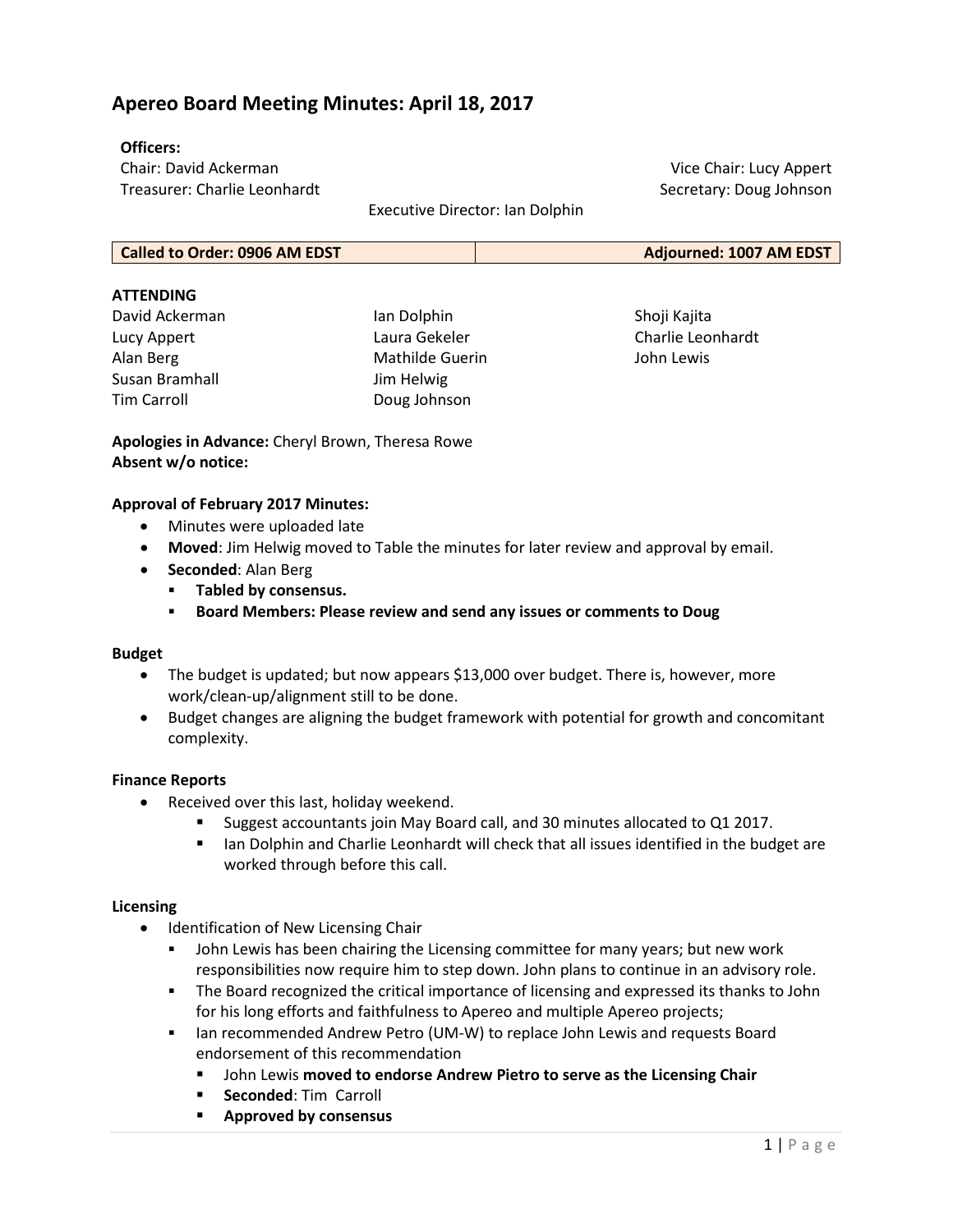- Licensing Group Proposal <https://apereo.oaeproject.org/content/apereo/Hy46XtsTg>
	- John, Tim and Laura volunteered to participate
		- **The Board likes the proposal but suggests it can be strengthened and needs some edits** to better reflect the Apereo organization
		- **Recommendation: Table** to allow Andrew and the Board volunteers to revise the Licensing Group Proposal

**Executive Director's Report** (submitted online, not presented orally)

- **Open Apereo 2017**
	- It is important that we maximise attendance at this year's event in Philadelphia. Please register early, and volunteer to help spread the message. Posting details to groups outside Apereo Board members are engaged with is particularly important. Contact me for more details.

### • **Membership Messaging**

- Materials to match the main slogans we discussed earlier this year are trickling in from projects - we have around 13 at present, with more promised.
	- A fresh appeal was sent to project leads on April 12th, and Neal Caidin and Ian are working through conference submissions for further copy. Board members may recall we're after short vignettes or anecdotes illustrating these broad themes -

### *Example 1*

*Apereo. It's about freedom. Free to license. Free to adapt. Free to innovate.*

# *Example 2*

*Apereo. It's about community. Sharing costs. Sharing code. Sharing vision.*

- Board members **can help in two main ways -**
	- If you are involved in a project governance group, please encourage them to respond.
	- If you have examples from your organisation, please write them up. Notes are fine the pieces are only intended to be one or two paragraphs long.

# • **Consent Platform Status**

 The proposal is substantively complete. I have made initial contact with the Gates Foundation and am scheduling a call. I meet with the Jisc on April 25th to ensure the functional specifications meets their needs. I expect progress to be rather more rapid after that point.

# • **ALT OER17 Event**

 Was held in London on April 5th and 6th. The theme was "The Politics of Open", and the conversation was a mix of practical "this what we're doing with open educational resources" sessions, and sessions which focused on ethical and philosophical concerns. Estimated attendance was around 200.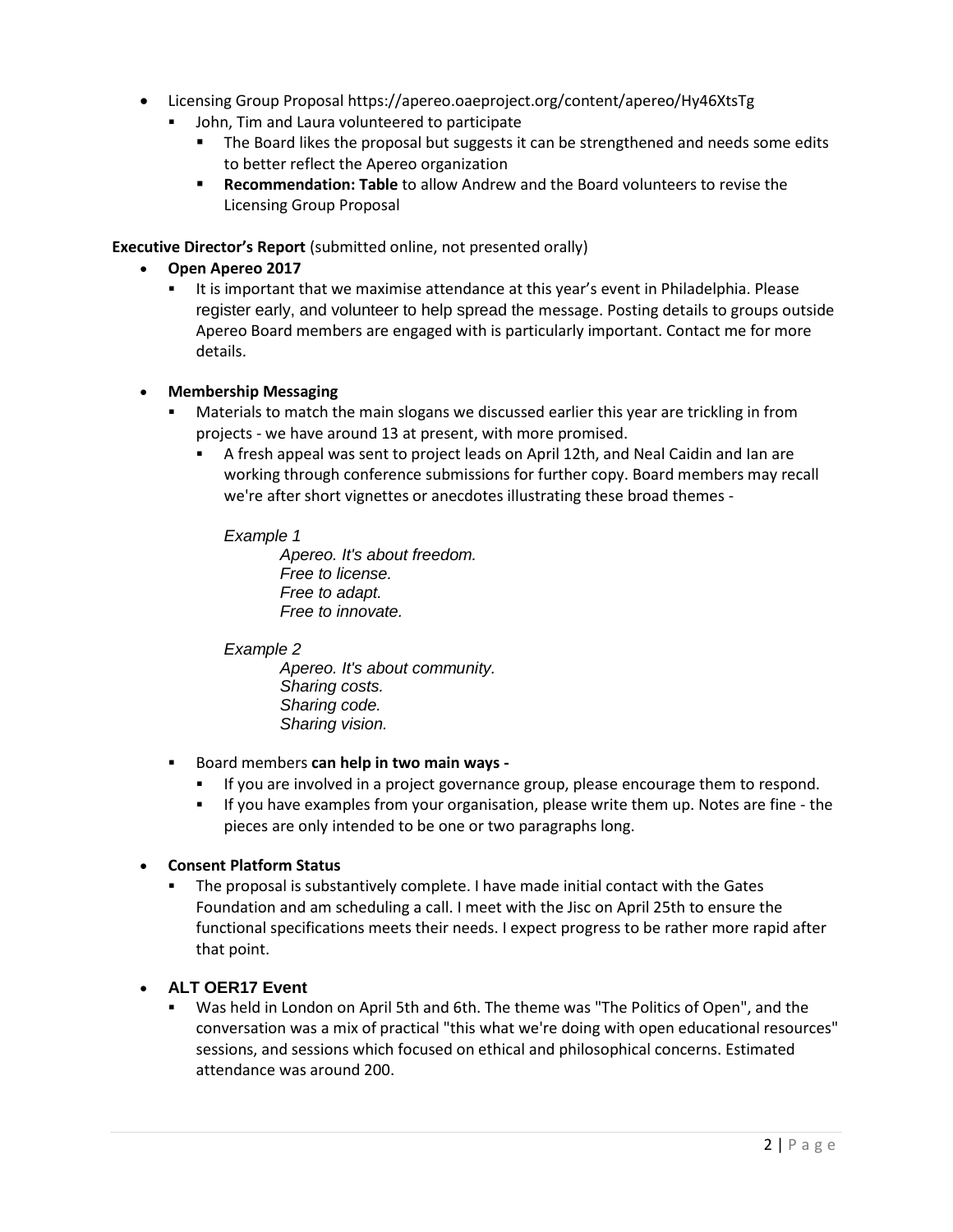## • **Partnerships**

 As we continue to develop and enrich partnership activities, it would be an advantage to have board members who were willing to work in a particular area. In terms of ESUP, this has usually been the Chair, but there are opportunities to work with me to develop relationships with PESC, DISC, SoLAR and Educause. Volunteers very welcome - this could be anything from a willingness to participate in calls, review and/or help develop documentation, or attend meetings. Any and all of this would be welcome.

## *The Board asked Ian Dolphin to leave this week's meeting early to allow the Board to discuss more freely the following issues:*

### **Remuneration Committee**

- The Remuneration Committee is asking the Board for clarification of its mandate; specifically whether it should work with Ian to:
	- define annual organizational goals for the Executive Director,
	- assess accomplishment of those goals on an annual basis,
	- **The Starf** and recommend to the Board salary increases, merit bonuses, and retention bonuses as appropriate;
- Jim Helwig pointed out that here are multiple points in past meetings that suggest the Remuneration Committee should be responsible for the tasks listed above;
- The concern was (rightly) raised that Ian not be buried with trivial tasks that bog him down rather than allowing him to focus on his work.
	- **The Remuneration Committee members understand and agree with this comment;**
- **The Board approved by consensus the mandate as suggested in the first Bullet**.

### **Executive Session**

- Doug Johnson **Moved to Enter Executive Session**. **Seconded:** Lucy Appert
	- *Approved by consensus*
	- The Executive Session started at 9:48 AM and ended at 10:06

### **Executive Director Tax Liability**

- **The Financial Group employed by Apereo has brought to the attention of the Board that,** despite being a citizen of the UK, the Executive Director should have been paying US taxes for the days during which he has worked in the US;
- We estimate (very preliminary) this tax liability to be in the ballpark of \$15,000 (total for 3 years), but are working with US and UK attorneys as well as the financial advisors to clarify this;
- As the details are worked out, **the Board agrees** *nem. con.* **that remediating this tax liability shall be, to the extent possible, revenue neutral for the Executive Director.** Specifically:
	- o The Board asserts that any back taxes owed will be paid by the Foundation;
	- o That the Board will work with Ian to recoup the associated UK refunded taxes and return the funds to the Foundation; and,
	- $\circ$  That the Foundation will assist with the costs associated with performing this work to ensure that Ian is not adversely affected in correcting this oversight.

### **Adjournment:**

**Moved:** Jim Helwig **Seconded:** Lucy Appert

- **Approved by consensus**
- **Meeting adjourned at 10:07 (EDST)**